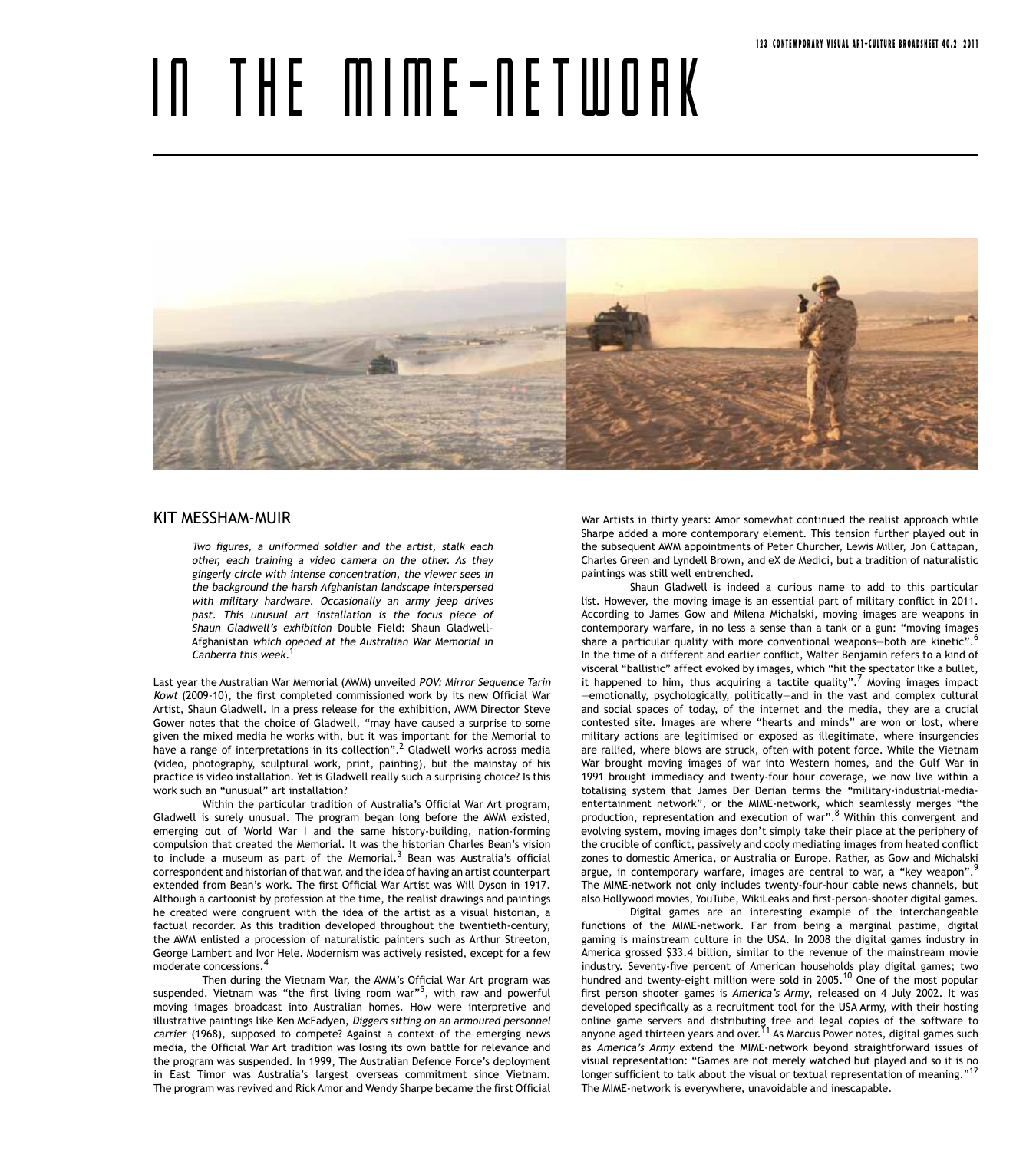

Rikke Shubart argues that following 11 September 2001 the MIME-network, previously monopolised by Western culture, became globalised when the 'enemy' used the Western media against itself with the live worldwide televising of the attacks on the World Trade Centre.<sup>13</sup> During the early months of the American invasion of Iraq in 2004, we witnessed an exchange of very powerful visual weaponry with the release of digital photographic images of prisoner abuse in Abu Ghraib, which were responded to directly with the video of the brutal decapitation of Nick Berg, an American contractor in Iraq. These images, explicit, affecting and deeply disturbing, were available to anyone who could type the words "Abu Ghraib" or "Iraq beheading" into Google.

In Art Power, Boris Groys considers the role of the contemporary artist in creating images that intervene in this current state of conflict.14 Groys argues that artists in the "classic age" once played a vital role in singing the praises of war heroes and their heroic deeds; the artist and warrior were mutually dependent. He never gives specific examples, but I imagine here Jacques Louis David, the de-facto court painter to Napoleon and works such as Napoleon Crossing the Alps, c.1801. In our times, however, the media has taken that role. We only have to think here of CNN and Fox News journalists embedded with the USA troops as they entered Iraq. With the immediacy of these live media images of conflict, war now coincides with its representation and the role of the artist has been displaced. At the same time, terrorists also use the same moving image media as many contemporary artists.<sup>15</sup> Groys goes as far as to say, "terrorists and warriors themselves are beginning to act as artists. Video art has especially become the medium of choice for contemporary warriors. Bin Laden is communicating with the outer world primarily by means of this medium: We all know him in the first place as a video artist."<sup>16</sup>

However, while both the media and terrorists exchange blows, Groys argues, artists are at a critical disadvantage in addressing war through imagery, because of the iconoclastic tendencies of contemporary art and, we can add to this, of art discourse's questioning of the authenticity of the image and of its belief in the waning of affect, as Fredric Jameson argues.17 Critiques of representation in art discourse have thoroughly dismantled blind faith in the link of images and truth, while the media and terrorists have reinforced the belief in the power of the image as a representation of the real. The media and terrorists are both fundamentally "inconophile".<sup>18</sup>

In turn, Groys argues, this blind faith in the truth of images lends both terrorists and media the power of the "political sublime".<sup>19</sup> In evoking that term, Groys draws particularly on Edmund Burke's eighteenth-century ideas of the sublime, which encompass not only the vastness of nature or the danger of wild beasts, but also the political violence and terror of torture and public beheadings. In the hands of Casper David Friedrich or JMW Turner of the earlyto-mid nineteenth-century, the sublime became aestheticised and consequently depoliticised—more about misty mountain-tops and less about pain, death and human conflict. As the Abu Ghraib and decapitation videos attest, the political sublime is now the domain of the media-not art. Groys says "the fascination with images of the political sublime... can be interpreted as a specific case of nostalgia for the masterpiece, for a true, real image". He continues: "The media —and not the museum, not the art system—seems now to be the place where such a longing for an overwhelming, immediately persuasive, genuinely strong image is expected to be satisfied."<sup>20</sup> Groys argues that unless artists are willing to buy into an uncritical faith in representational truth, they're potentially condemned to produce images of war that are, at best, harmless, and "the worst thing that can be said of an artist continues to be that his or her art is harmless".<sup>21</sup>